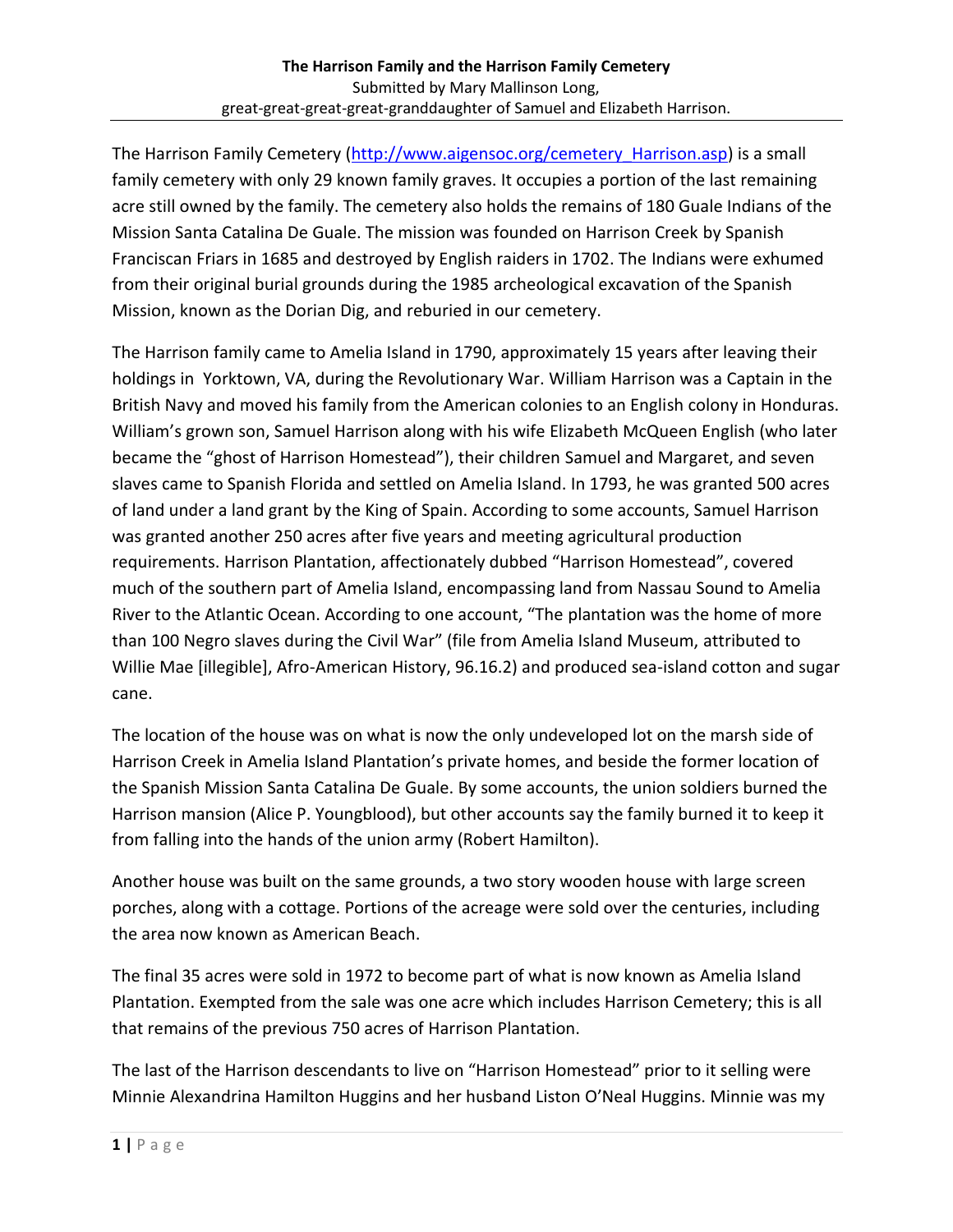great aunt, and younger sister of my grandfather, Evelyn Harrison Hamilton. Their mother was Mary Lee "Mamie" Jones, born on Amelia Island in the bend of what is now known as "Historic Canopy Road". Mary Lee Jones married Liday Elury (L.E.) Hamilton, Sr. in 1887. Her crushed pearl-stone beaded, silk wedding dress, their wedding photo, and other items were gifted by her grandchildren to the Amelia Island Museum where they are on display. (As a note, he is buried in Jonesboro City Cemetery in Jonesboro, Clayton County, Georgia, while their son with the same name is buried in Harrison Cemetery). They used the island homestead as a summer home but lived in Jacksonville in the grand Sanderson family home, which burned in the 1901Great Jacksonville Fire. Unable to rebuild, they moved to Atlanta to be near other family, particularly her "sister- cousin" Minnie Alexandrina Sanderson (who inherited "Harrison Homestead" and later passed it to Evelyn Harrison Hamilton). However, before they left, they salvaged "a massive cast-iron fence, imported from England" which had enclosed the yard of their Jacksonville home. According to accounts by Mary Lee Jones Hamilton, it now "is used around the family burying grounds on Amelia Island" (The Old Sanderson Home-Jacksonville, Florida by Mary Lee Hamilton, date unknown). However, only a few wrought iron posts now remain at the cemetery; it is unknown what became of the "massive" fence.

Mary Lee and L.E. had six children, four boys (Rob, L.E., Marion, Evelyn) and two girls (Susie, Minnie). Minnie Alexandrina Hamilton was the youngest and was named after her Aunt Minnie Alexandrina Sanderson (as is my mother, Minnie Sanderson Hamilton Mallinson). As previously stated, Minnie Alexandrina Hamilton married Liston O'Neal Huggins. Liston served as an infantry soldier in WW1 and was a victim of mustard gas. He survived but suffered from residual effects with lung and breathing problems.

After the war, they lived in Atlanta where he was a banker. His doctor advised him that for his health, he should leave the stress of banking and city life, and return to fresh air and calm settings. With this advice, they left Atlanta around 1930 and moved into the home at "Harrison Homestead" where Liston became a fisherman. He delighted in fishing, and they loved the serenity of life on the island. However, over the years, Liston's health declined, and on New Year's Day, 1951, he drowned while fishing in Harrison Creek. Heartbroken, Minnie returned to Decatur (near Atlanta) to live with her sister, Susie, until her death in 1973. By this time, "Harrison Homestead" had been passed to Rev. Dr. Evelyn Harrison Hamilton. He and his wife Estelle McAlpine Hamilton devoted their lives to Christian missionary work in China, Korea, Japan, and Taiwan, returning to "Harrison Homestead" for visits while on furlough, and finally retiring to Decatur, Georgia near his sisters. They are both now buried in Harrison Cemetery.

Most family members have left the island, with some still living in the Atlanta area and returning to visit regularly. Even though our family does not currently live on the island, we